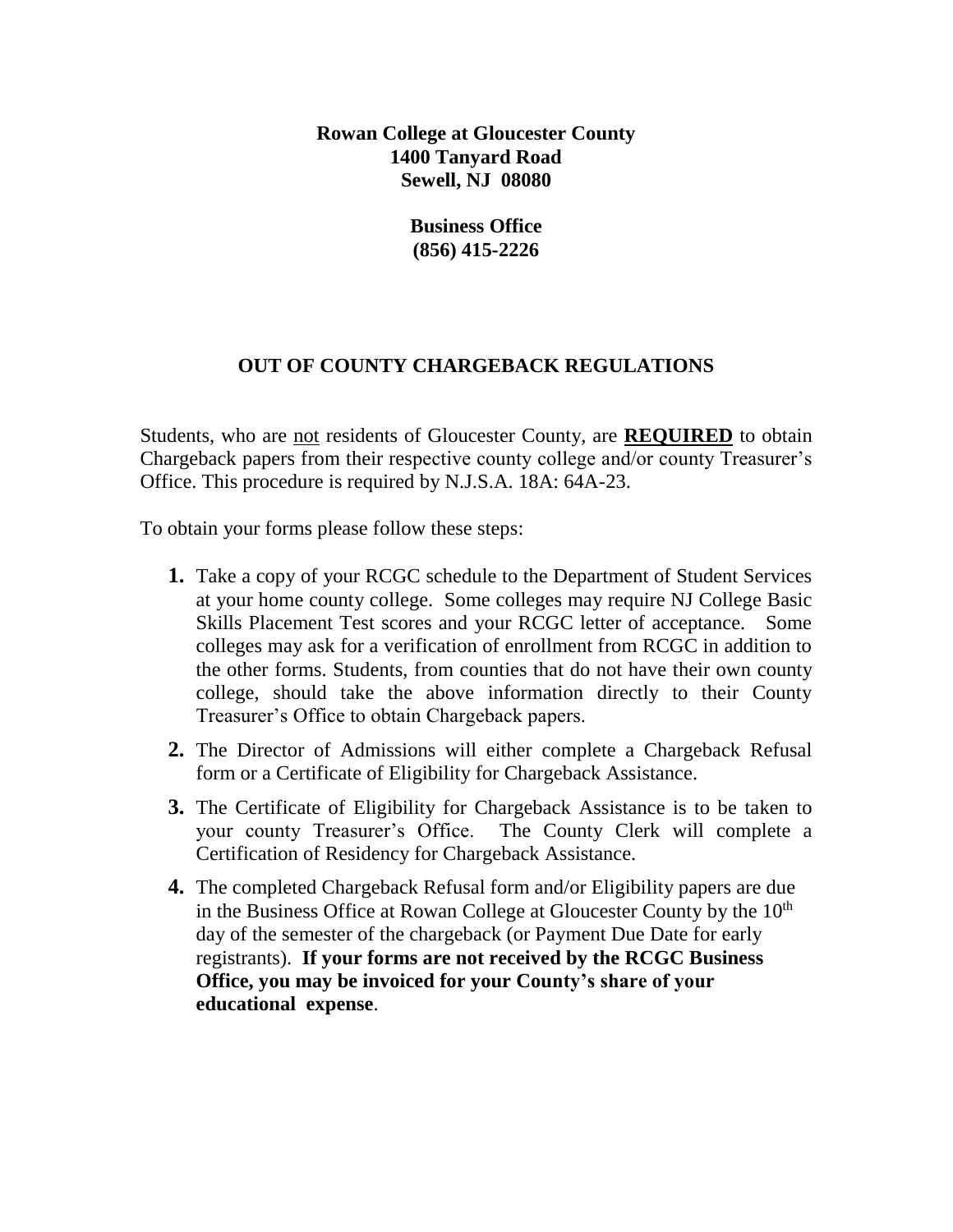## **Rowan College at Gloucester County 1400 Tanyard Road Sewell, NJ 08080**

### **What are Chargebacks?**

All county colleges are tax supported. If you are a resident of the county in which you are attending, the county will automatically subsidize your education. If you are not a resident, you must apply to your home county college and/or County Treasurer's Office for Chargeback Assistance.

If your home county college does not offer the classes or curriculum you are taking, they will complete Chargeback Eligibility papers. These must then go to your County Treasurer's Office for verification of residency and authorization of payment. Upon completion of this process, the papers must be returned to the Business Office of the receiving college (where you will be attending). Chargeback papers give the receiving college authorization to bill the sending county for the associated county share of your education.

If your home county college does offer the classes or curriculum you are taking, they will complete a Chargeback Refusal form. This in no way affects your educational directives, it merely shows us that you have attempted to get Chargeback's and releases you from paying any additional charge for your county.

It is by law that we request all New Jersey, non Gloucester County residents to comply. Failure to get either the Refusal form or Eligibility papers may result in our charging your county's share to you.

Please note:

These tax dollars help us to keep the cost of tuition down.

Many counties have strict cut-off dates after which Chargebacks cannot be obtained. Eg: Cape May cuts off after the first week of school. It is, therefore, vital that you fulfill this responsibility as quickly as possible.